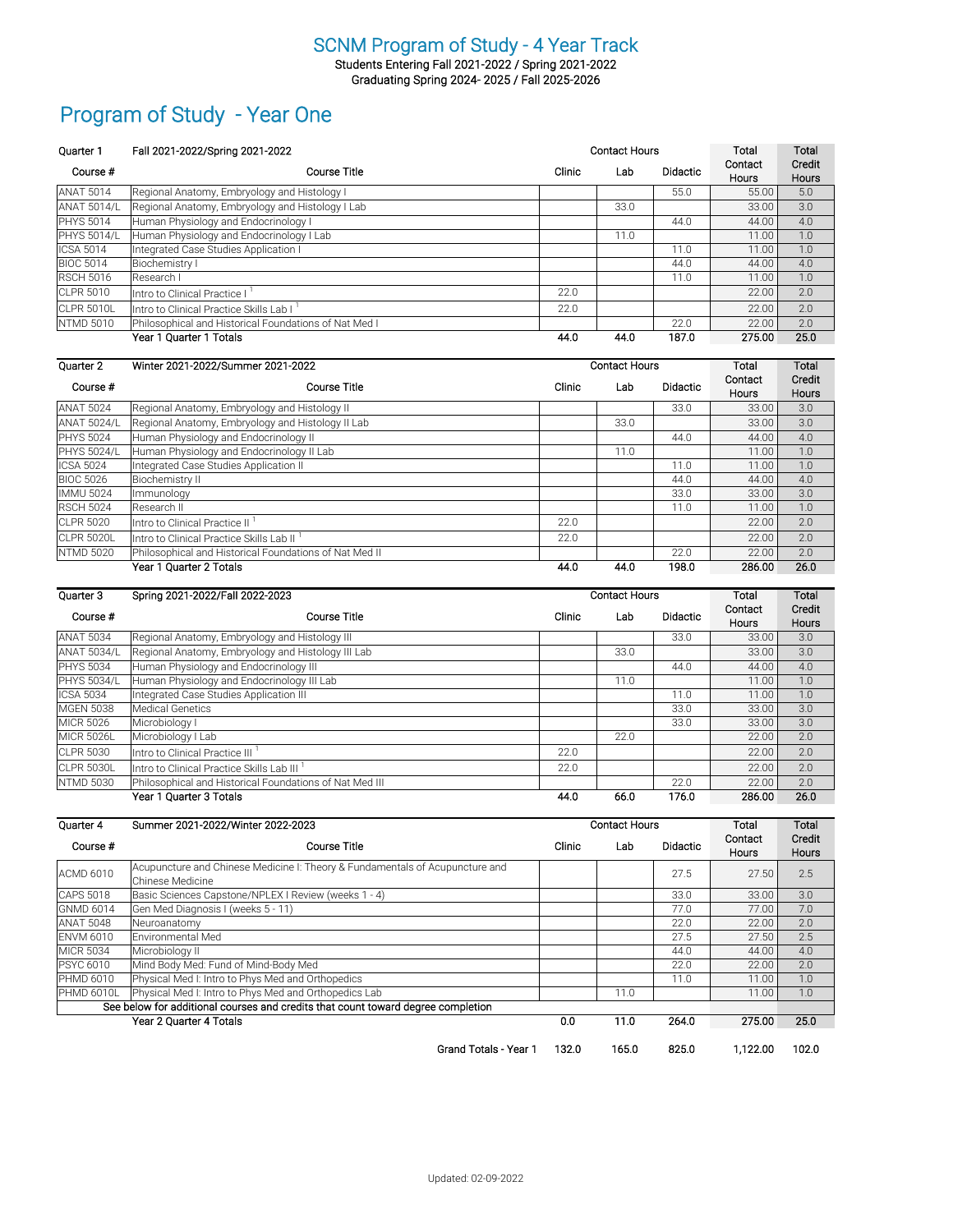Students Entering Fall 2021-2022 / Spring 2021-2022 Graduating Spring 2024- 2025 / Fall 2025-2026

## Program of Study - Year Two

| Ouarter 5         | Fall 2022-2023/Spring 2022-2023                                                  | <b>Contact Hours</b> |      |                 | Total                   | Total                  |
|-------------------|----------------------------------------------------------------------------------|----------------------|------|-----------------|-------------------------|------------------------|
| Course #          | <b>Course Title</b>                                                              | Clinic               | Lab  | <b>Didactic</b> | Contact<br><b>Hours</b> | Credit<br><b>Hours</b> |
| <b>ACMD 6020</b>  | Acupuncture & Chinese Medicine II: TCM Diagnosis                                 |                      |      | 27.5            | 27.50                   | 2.5                    |
| <b>CLPR 6040</b>  | <b>Clinical Practice I</b>                                                       | 22.0                 |      |                 | 22.00                   | 2.0                    |
| CLPR 6040L        | Clinical Practice Skills Lab I                                                   | 22.0                 |      |                 | 22.00                   | 2.0                    |
| <b>GNMD 6024</b>  | Gen Med Diagnosis II                                                             |                      |      | 99.0            | 99.00                   | 9.0                    |
| <b>BOTM 6010</b>  | Botanical Med I: Intro to Botanical Medicine                                     |                      |      | 22.0            | 22.00                   | 2.0                    |
| <b>NUTR 6014</b>  | Nutrition I                                                                      |                      |      | 22.0            | 22.00                   | 2.0                    |
| <b>PHAR 6010</b>  | Pharmacology and Pharmacotherapeutics I                                          |                      |      | 33.0            | 33.00                   | 3.0                    |
| <b>PHMD 6020</b>  | Physical Med II: Nat Manipulative Treatment Assessment & App I                   |                      |      | 22.0            | 22.00                   | 2.0                    |
| <b>PHMD 6020L</b> | Physical Med II: Nat Manipulative Treatment Assessment & App I Lab               |                      | 22.0 |                 | 22.00                   | 2.0                    |
|                   | See below for additional courses and credits that count toward degree completion |                      |      |                 |                         |                        |
|                   | Year 2 Ouarter 5 Totals                                                          | 44.0                 | 22.0 | 225.5           | 291.50                  | 26.5                   |

| Quarter 6                                                                        | Winter 2022-2023/Summer 2022-2023                                                    | <b>Contact Hours</b> |      |                 | Total                   | Total                  |
|----------------------------------------------------------------------------------|--------------------------------------------------------------------------------------|----------------------|------|-----------------|-------------------------|------------------------|
| Course #                                                                         | Course Title                                                                         | Clinic               | Lab  | <b>Didactic</b> | Contact<br><b>Hours</b> | Credit<br><b>Hours</b> |
| <b>ACMD 6030</b>                                                                 | Acupuncture & Chinese Medicine III: Meridians & Points I                             |                      |      | 22.0            | 22.00                   | 2.0                    |
| ACMD 6030L                                                                       | Acupuncture & Chinese Medicine III: Meridians & Points I Lab                         |                      | 11.0 |                 | 11.00                   | 1.0                    |
| <b>CLPR 6050</b>                                                                 | Clinical Practice II <sup>1</sup>                                                    | 22.0                 |      |                 | 22.00                   | 2.0                    |
| CLPR 6050L                                                                       | Clinical Practice Skills Lab II                                                      | 22.0                 |      |                 | 22.00                   | 2.0                    |
| <b>GNMD 6034</b>                                                                 | Gen Med Diagnosis III                                                                |                      |      | 99.0            | 99.00                   | 9.0                    |
| <b>BOTM 6020L</b>                                                                | Botanical Med Lab II: Pharmacy of Botanical Med (Fall Entry Students may take in Q7) |                      | 22.0 |                 | 22.00                   | 2.0                    |
| <b>NUTR 6024</b>                                                                 | Nutrition II                                                                         |                      |      | 27.5            | 27.50                   | 2.5                    |
| <b>PHAR 6020</b>                                                                 | Pharmacology and Pharmacotherapeutics II                                             |                      |      | 33.0            | 33.00                   | 3.0                    |
| <b>PHMD 6030</b>                                                                 | Physical Med III: Nat Manipulative Treatment Assessment & App II                     |                      |      | 22.0            | 22.00                   | 2.0                    |
| PHMD 6030L                                                                       | Physical Med III: Nat Manipulative Treatment Assessment & App II Lab                 |                      | 22.0 |                 | 22.00                   | 2.0                    |
| See below for additional courses and credits that count toward degree completion |                                                                                      |                      |      |                 |                         |                        |
|                                                                                  | Year 2 Ouarter 6 Totals                                                              | 44.0                 | 55.0 | 203.5           | 302.50                  | 27.5                   |

| Quarter 7         | Spring 2022-2023/Fall 2023-2024                                                  |        | <b>Contact Hours</b> | Total           | Total                   |                        |
|-------------------|----------------------------------------------------------------------------------|--------|----------------------|-----------------|-------------------------|------------------------|
| Course #          | Course Title                                                                     | Clinic | Lab                  | <b>Didactic</b> | Contact<br><b>Hours</b> | Credit<br><b>Hours</b> |
| <b>ACMD 6040</b>  | Chinese Med IV: Meridians & Points II                                            |        |                      | 16.5            | 16.50                   | 1.5                    |
| ACMD 6040L        | Chinese Med IV: Meridians & Points II Lab                                        |        | 11.0                 |                 | 11.00                   | 1.0                    |
| <b>CLPR 6060</b>  | Clinical Practice III                                                            | 22.0   |                      |                 | 22.00                   | 2.0                    |
| CLPR 6060L        | Clinical Practice Skills Lab III                                                 | 22.0   |                      |                 | 22.00                   | 2.0                    |
| <b>GNMD 6044</b>  | Gen Med Diagnosis IV                                                             |        |                      | 88.0            | 88.00                   | 8.0                    |
| <b>HMEO 6010</b>  | Homeopathy I                                                                     |        |                      | 22.0            | 22.00                   | 2.0                    |
| <b>PHAR 6030</b>  | Pharmacology and Pharmacotherapeutics III                                        |        |                      | 33.0            | 33.00                   | 3.0                    |
| PHMD 6054         | Physical Med V: Principles of Hydrotherapy                                       |        |                      | 11.0            | 11.00                   | 1.0                    |
| <b>PHMD 6054L</b> | Physical Med V: Principles of Hydrotherapy Lab                                   |        | 22.0                 |                 | 22.00                   | 2.0                    |
| <b>CLTR 4304</b>  | Clinic Entry Skills Assessment <sup>1</sup>                                      | 16.5   |                      |                 | 16.50                   | 1.5                    |
|                   | See below for additional courses and credits that count toward degree completion |        |                      |                 |                         |                        |
|                   | Year 2 Quarter 7 Totals                                                          | 60.5   | 33.0                 | 170.5           | 264.00                  | 24.0                   |

| <b>Ouarter 8</b> | Summer 2022-2023/Winter 2023-2024                                                | <b>Contact Hours</b> |       |                 | Total                   | Total                  |
|------------------|----------------------------------------------------------------------------------|----------------------|-------|-----------------|-------------------------|------------------------|
| Course #         | Course Title                                                                     | Clinic               | Lab   | <b>Didactic</b> | Contact<br><b>Hours</b> | Credit<br><b>Hours</b> |
| <b>ACMD 7060</b> | Chinese Med VI: Acupuncture Techniques (weeks 5-12)                              |                      |       | 11.0            | 11.00                   | 1.0                    |
| ACMD 7060L       | Chinese Med VI: Acupuncture Techniques Lab (weeks 5-12)                          |                      | 11.0  |                 | 11.00                   | 1.0                    |
| <b>CAPS 6024</b> | NPLEX I Review (weeks 1-3)                                                       |                      |       | 60.0            | 60.00                   | 0.0                    |
| <b>MNGT 6010</b> | Practice Management I: Operations                                                |                      |       | 11.0            | 11.00                   | 1.0                    |
| <b>GNMP 6011</b> | Gen Med Practice: Dermatology (weeks 5-12)                                       |                      |       | 11.0            | 11.00                   | 1.0                    |
| <b>GNMP 6014</b> | Gen Med Practice: EENT (weeks 5-12)                                              |                      |       | 22.0            | 22.00                   | 2.0                    |
| <b>PSYC 6024</b> | Mind Body Med: Intro to Medical Psychotherapy (weeks 5-12)                       |                      |       | 16.5            | 16.50                   | 1.5                    |
| <b>PHMD 6040</b> | Physical Med IV: Physiotherapy Modalities (weeks 5-12)                           |                      |       | 11.0            | 11.00                   | 1.0                    |
| PHMD 6040L       | Physical Med IV: Physiotherapy Modalities Lab (weeks 5-12)                       |                      | 11.0  |                 | 11.00                   | 1.0                    |
|                  | See below for additional courses and credits that count toward degree completion |                      |       |                 |                         |                        |
|                  | Year 2 Quarter 8 Totals                                                          | 0.0                  | 22.0  | 142.5           | 153.50                  | 9.5                    |
|                  | Grand Totals - Year 2                                                            | 148.5                | 132.0 | 742.0           | 1,011.50                | 87.5                   |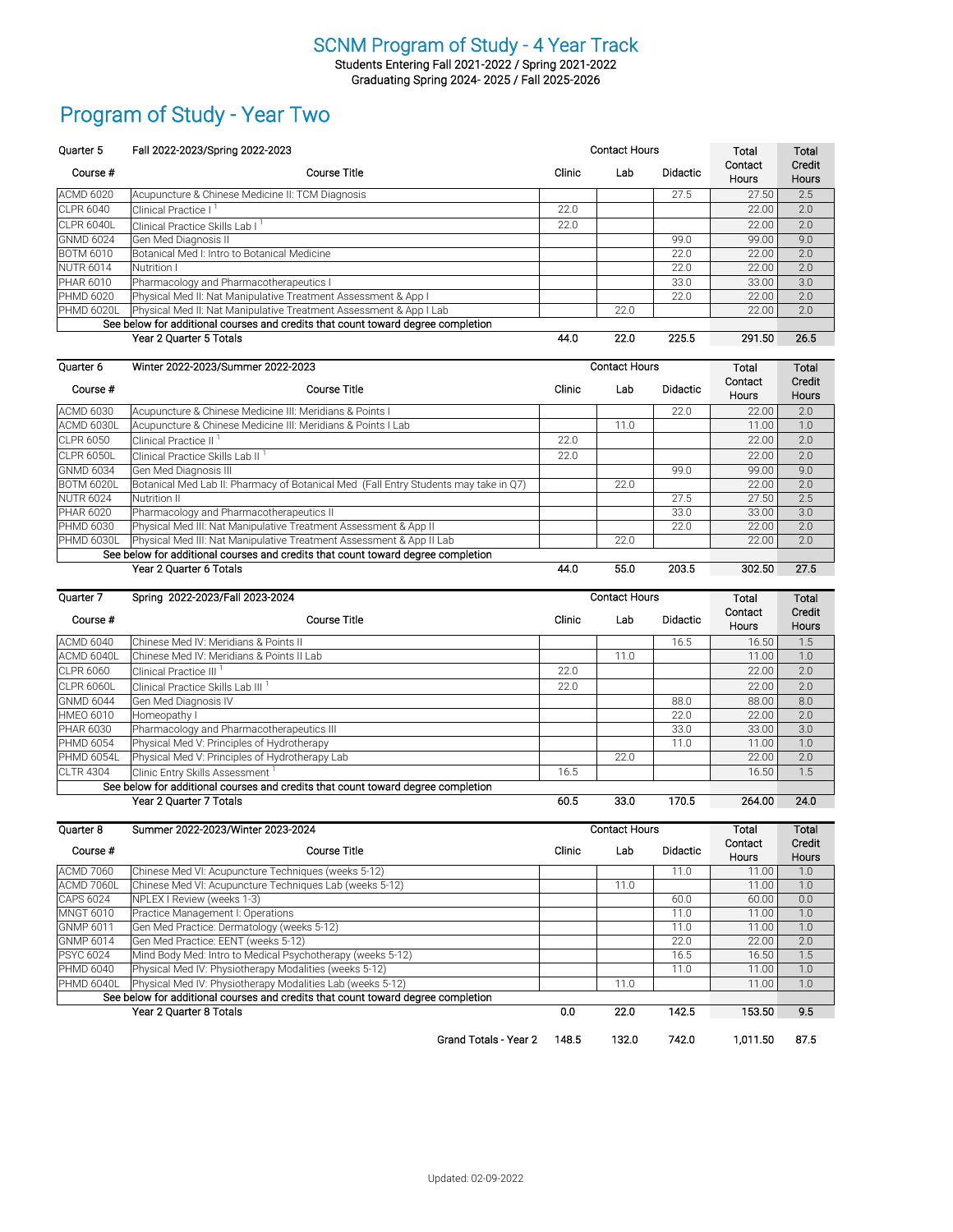Students Entering Fall 2021-2022 / Spring 2021-2022 Graduating Spring 2024- 2025 / Fall 2025-2026

### Program of Study - Year Three

| <b>Quarter 9</b>                                                                 | Fall 2023-2024/Spring 2023-2024                                            | <b>Contact Hours</b> |     |                 | Total                   | Total                  |
|----------------------------------------------------------------------------------|----------------------------------------------------------------------------|----------------------|-----|-----------------|-------------------------|------------------------|
| Course #                                                                         | Course Title                                                               | Clinic               | Lab | <b>Didactic</b> | Contact<br><b>Hours</b> | Credit<br><b>Hours</b> |
| <b>ACMD 7057</b>                                                                 | Acupuncture and Chinese Medicine V: Traditional Chinese Medicine Pathology |                      |     | 44.0            | 44.00                   | 4.0                    |
| <b>BOTM 7030</b>                                                                 | Botanical Med III: Nat Mat Med Pharm & Ther I                              |                      |     | 22.0            | 22.00                   | 2.0                    |
| <b>GNMP 7020</b>                                                                 | Gen Med Practice: Gastroenterology                                         |                      |     | 27.5            | 27.50                   | 2.5                    |
| <b>GYNE 7010</b>                                                                 | Gynecology I                                                               |                      |     | 33.0            | 33.00                   | 3.0                    |
| <b>HMEO 7020</b>                                                                 | Homeopathy II                                                              |                      |     | 22.0            | 22.00                   | 2.0                    |
| <b>NUTR 7034</b>                                                                 | Nutrition III                                                              |                      |     | 27.5            | 27.50                   | 2.5                    |
| <b>CLTR 7000</b>                                                                 | Clinical Clerkships $(2)^2$                                                | 88.0                 |     |                 | 88.00                   | 8.0                    |
| See below for additional courses and credits that count toward degree completion |                                                                            |                      |     |                 |                         |                        |
|                                                                                  | Year 3 Ouarter 9 Totals                                                    | 88.0                 | 0.0 | 176.0           | 264.00                  | 24.0                   |

| Quarter 10       | Winter 2023-2024/Summer 2023-2024                                                |        | <b>Contact Hours</b> |                 | Total                   | Total                  |
|------------------|----------------------------------------------------------------------------------|--------|----------------------|-----------------|-------------------------|------------------------|
| Course #         | Course Title                                                                     | Clinic | Lab                  | <b>Didactic</b> | Contact<br><b>Hours</b> | Credit<br><b>Hours</b> |
| <b>ACMD 7070</b> | Acupuncture & Chinese Medicine VII: Case Analysis and Management I               |        |                      | 22.0            | 22.00                   | 2.0                    |
| <b>BOTM 7044</b> | Botanical Med IV: Nat Mat Med Pharm & Ther II                                    |        |                      | 27.5            | 27.50                   | 2.5                    |
| <b>GNMP 7030</b> | Gen Med Practice: Endocrinology                                                  |        |                      | 27.5            | 27.50                   | 2.5                    |
| <b>GNMP 7031</b> | Gen Med Practice: Hematology                                                     |        |                      | 11.0            | 11.00                   | 1.0                    |
| GYNE 7020L       | Gynecology Lab (may be taken in Qtr 10 or Qtr 11)                                |        | 22.0                 |                 | 22.00                   | 2.0                    |
| <b>HMEO 7030</b> | Homeopathy III                                                                   |        |                      | 22.0            | 22.00                   | 2.0                    |
| <b>MNGT 7020</b> | Practice Management II: Marketing                                                |        |                      | 11.0            | 11.00                   | 1.0                    |
| <b>MSRG 7010</b> | Minor Surgery I                                                                  |        |                      | 16.5            | 16.50                   | 1.5                    |
| MSRG 7010L       | Minor Surgery I Lab                                                              |        | 11.0                 |                 | 11.00                   | 1.0                    |
| <b>OBST 7010</b> | <b>Obstetrics</b>                                                                |        |                      | 27.5            | 27.50                   | 2.5                    |
| <b>NUTR 7044</b> | <b>Nutrition IV</b>                                                              |        |                      | 22.0            | 22.00                   | 2.0                    |
| <b>CLTR 7000</b> | Clinical Clerkships (2) $^2$                                                     | 88.0   |                      |                 | 88.00                   | 8.0                    |
|                  | See below for additional courses and credits that count toward degree completion |        |                      |                 |                         |                        |
|                  | Year 3 Ouarter 10 Totals                                                         | 88.0   | 33.0                 | 187.0           | 308.00                  | 28.0                   |

| Quarter 11       | Spring 2023-2024/Fall 2024-2025                                                  | <b>Contact Hours</b> |     |                 | Total                   | Total                  |
|------------------|----------------------------------------------------------------------------------|----------------------|-----|-----------------|-------------------------|------------------------|
| Course #         | Course Title                                                                     | Clinic               | Lab | <b>Didactic</b> | Contact<br><b>Hours</b> | Credit<br><b>Hours</b> |
| <b>ACMD 7084</b> | Acupuncture & Chinese Medicine VIII: Case Analysis and Management II             |                      |     | 22.0            | 22.00                   | 2.0                    |
| <b>BOTM 7050</b> | Botanical Med V: Nat Mat Med Pharm & Ther III                                    |                      |     | 22.0            | 22.00                   | 2.0                    |
| <b>GNMP 7040</b> | lGen Med Practice: Cardio/Vasc Med                                               |                      |     | 16.5            | 16.50                   | 1.5                    |
| <b>HMEO 7040</b> | Homeopathy IV                                                                    |                      |     | 22.0            | 22.00                   | 2.0                    |
| <b>MNGT 7030</b> | Practice Management III: Leadership                                              |                      |     | 11.0            | 11.00                   | 1.0                    |
| <b>PSYC 7034</b> | Mind Body Med: Affect Psychotherapy / Crisis Intervention                        |                      |     | 22.0            | 22.00                   | 2.0                    |
| <b>PEDS 7010</b> | Pediatrics I                                                                     |                      |     | 22.0            | 22.00                   | 2.0                    |
| <b>CLTR 7000</b> | Clinical Clerkships (2) <sup>2</sup>                                             | 88.0                 |     |                 | 88.00                   | 8.0                    |
| <b>CLTR 4508</b> | Comprehensive Clinical Skills Assessment I <sup>1</sup>                          | 22.0                 |     |                 | 22.00                   | 2.0                    |
|                  | See below for additional courses and credits that count toward degree completion |                      |     |                 |                         |                        |
|                  | Year 3 Ouarter 10 Totals                                                         | 110.0                | 0.0 | 137.5           | 247.50                  | 22.5                   |

| Quarter 12       | Summer 2023-2024/Winter 2024-2025                                                | <b>Contact Hours</b> |      |                 | Total                   | Total                  |
|------------------|----------------------------------------------------------------------------------|----------------------|------|-----------------|-------------------------|------------------------|
| Course #         | Course Title                                                                     | Clinic               | Lab  | <b>Didactic</b> | Contact<br><b>Hours</b> | Credit<br><b>Hours</b> |
| <b>PEDS 8020</b> | Pediatrics II                                                                    |                      |      | 22.0            | 22.00                   | 2.0                    |
| <b>ERMD 8014</b> | <b>Emergency Medicine</b>                                                        |                      |      | 33.0            | 33.00                   | 3.0                    |
| <b>GNMP 7041</b> | Gen Med Practice: Pulmonology                                                    |                      |      | 16.5            | 16.50                   | 1.5                    |
| <b>CLTR 7000</b> | Clinical Clerkships $(5)^2$                                                      | 220.0                |      |                 | 220.00                  | 20.0                   |
|                  | See below for additional courses and credits that count toward degree completion |                      |      |                 |                         |                        |
|                  | Year 3 Quarter 12 Totals                                                         | 220.0                | 0.0  | 71.5            | 291.50                  | 26.5                   |
|                  | Grand Totals - Year 3                                                            | 506.0                | 33.0 | 572.0           | 1.089.00                | 101.0                  |